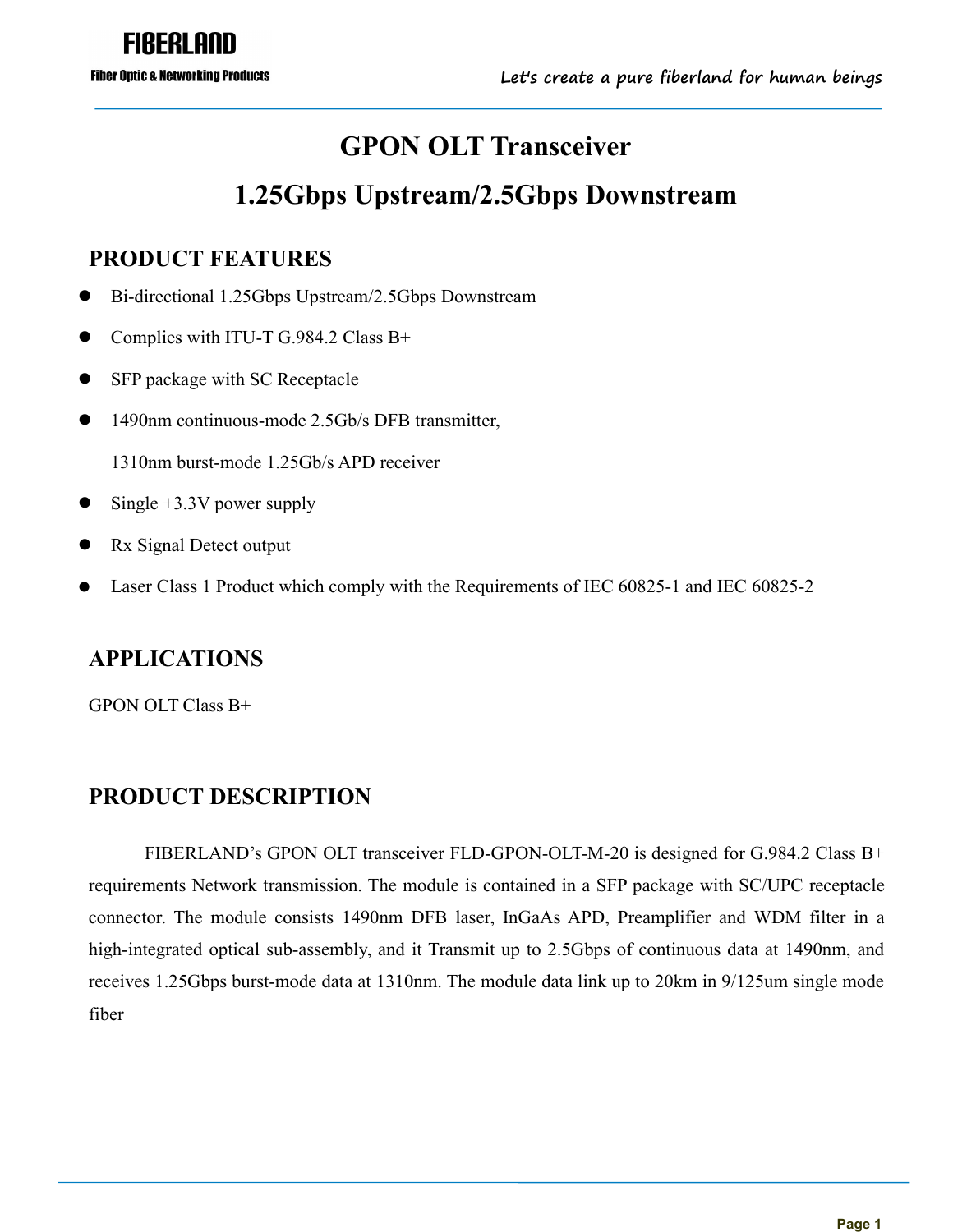#### **Ordering information**

| Data Rate<br>(Mbps) | Wavelength(nm)<br>Tx (Rx) | Temperature Range (°C) (Tcase) |  |
|---------------------|---------------------------|--------------------------------|--|
| 1244Mbps Upstream/  |                           | $0 - 70$                       |  |
| 2488Mbps Downstream |                           |                                |  |
| 1244Mbps Upstream/  |                           | $-40 - 85$                     |  |
| 2488Mbps Downstream |                           |                                |  |
|                     |                           | 1490 (1310)<br>1490 (1310)     |  |

#### **I. Absolute Maximum Ratings**

| Parameter                  | <b>Symbol</b> | Min.   | Typ. | Max.        | Unit        | <b>Note</b> |
|----------------------------|---------------|--------|------|-------------|-------------|-------------|
| <b>Storage Temperature</b> | Ts            | $-40$  |      | 85          | $\rm ^{o}C$ |             |
| Relative Humidity          | <b>RH</b>     |        |      | 95          | $\%$        |             |
| Power Supply Voltage       | <b>VCC</b>    | $-0.3$ |      |             |             |             |
| Signal Input Voltage       |               | $-0.3$ |      | $Vec{+}0.3$ |             |             |
| Receiver Damage Threshold  |               | $+5$   |      |             | dBm         |             |

### **II. Recommended Operating Conditions**

| Parameter                       | <b>Symbol</b> | Min. | Typ.             | Max. | Unit        | <b>Note</b>             |
|---------------------------------|---------------|------|------------------|------|-------------|-------------------------|
| Case Operating<br>Temperature   | Tcase         |      |                  |      | $\rm ^{o}C$ | Ordering information    |
| Power Supply Voltage            | <b>VCC</b>    | 3.14 | 3.3              | 3.47 | V           |                         |
|                                 |               |      |                  | 380  | mA          | FLD-GPON-OLT-<br>$M-20$ |
| Power Supply Current            | <b>ICC</b>    |      |                  | 450  | mA          | FLD-GPON-OLT-<br>$M-20$ |
| Power Supply Noise<br>Rejection |               |      |                  | 100  | $mVp-p$     | 100Hz to 1MHz           |
| Data Rate                       |               |      | 1.25Gbps/2.5Gbps |      | Gbps        | RX data/Tx data         |

#### **III.Specification of Transmitter**

| Parameter                            | Symbol      | Min.                              | Typ. | Max.  | Unit | <b>Note</b>      |
|--------------------------------------|-------------|-----------------------------------|------|-------|------|------------------|
|                                      |             |                                   |      |       |      | Note $(1)$       |
|                                      |             | $\overline{2}$                    |      | 5     |      | FLD-GPON-OL      |
|                                      |             |                                   |      |       |      | $T-M-20$         |
| Average Launched Power               | Po          |                                   |      |       | dBm  | Note $(1)$       |
|                                      |             | 1.5                               |      | 5.5   |      | FLD-GPON-OL      |
|                                      |             |                                   |      |       |      | $T-M-20$         |
| <b>Extinction Ratio</b>              | ER          | 10                                |      |       | dB   |                  |
| Center Wavelength                    | $\lambda c$ | 1480                              |      | 1500  | nm   |                  |
| Spectrum Width (-20dB)               | $\sigma$    |                                   |      | 1.0   | nm   | <b>DFB</b> Laser |
| Side Mode Suppression Ratio          | <b>SMSR</b> | 30                                |      |       | dB   |                  |
| Transmitter OFF Output Power         | Poff        |                                   |      | $-45$ | dBm  |                  |
| <b>Optical Return Loss Tolerance</b> | ORLT        |                                   |      | 15    | dB   |                  |
| Output Eye Mask                      |             | Compliant with ITU5T G.984.2 Mask |      |       |      |                  |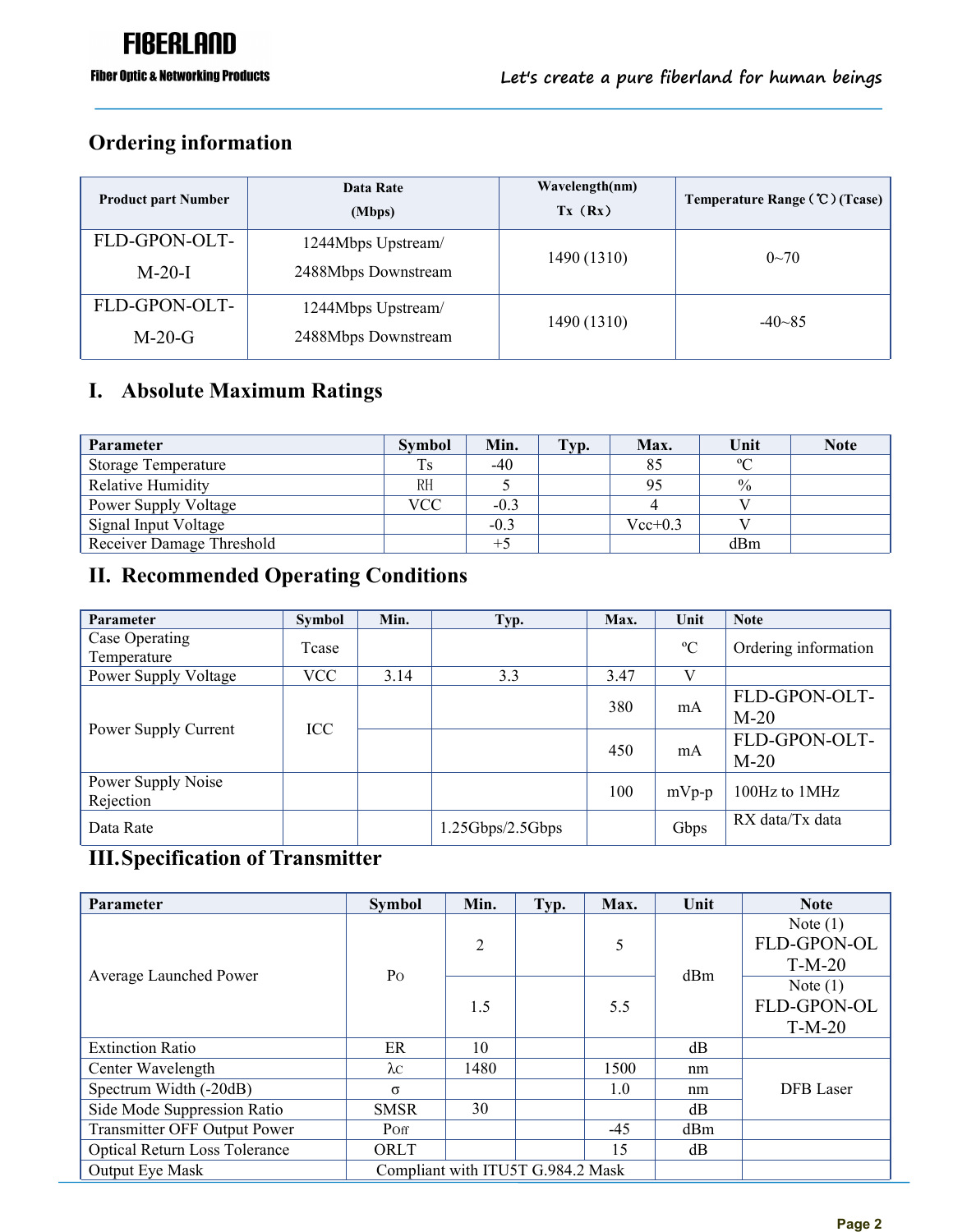

#### **Fiber Optic & Networking Products**

Note (1). Launched power (avg.) is power coupled into a single mode fiber with master connector. (Begin of Life)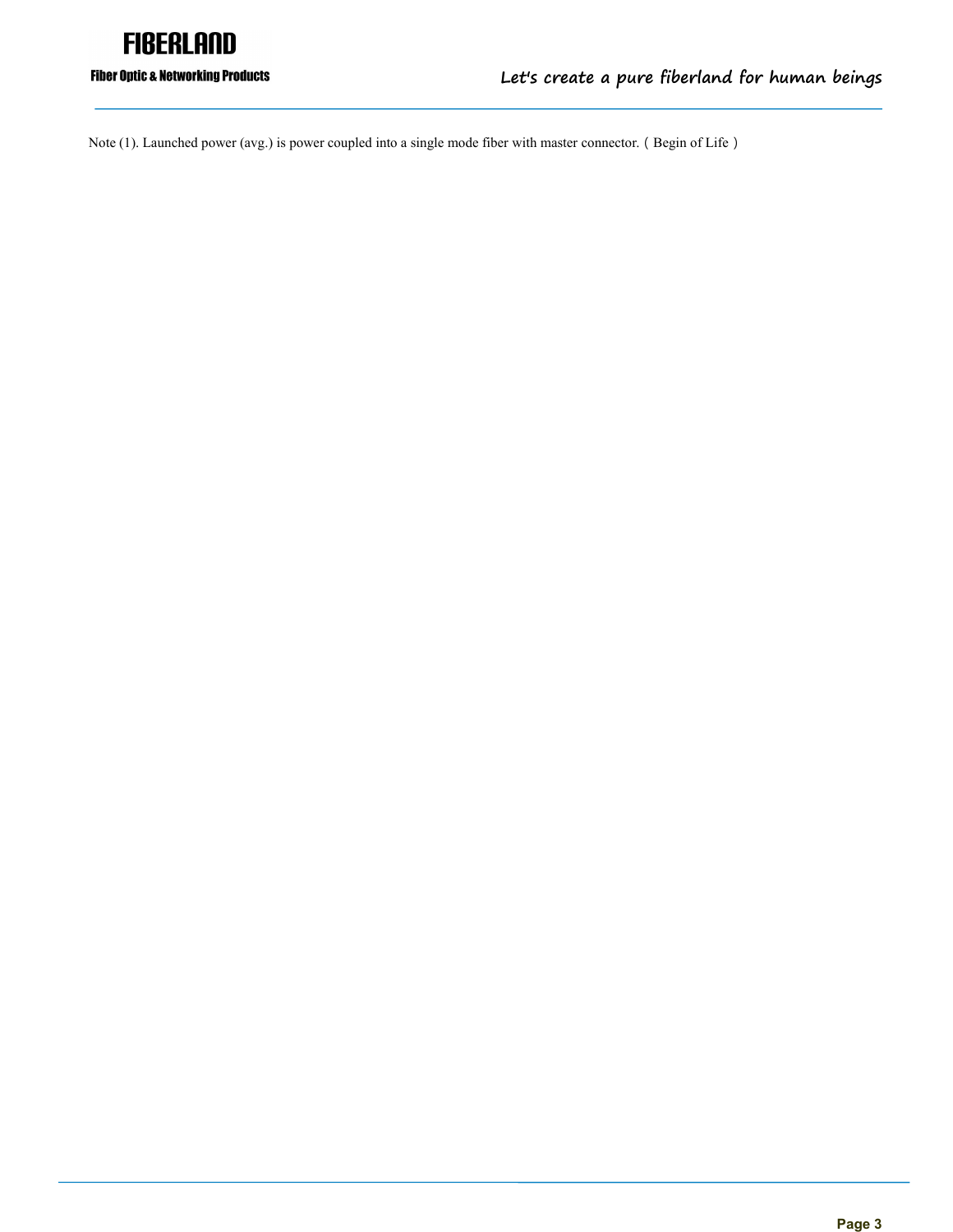#### **IV. Specification of Receiver**

| <b>Parameter</b>                       |                | <b>Symbol</b> | Min. | Typ. | Max.  | Unit           | <b>Note</b>   |
|----------------------------------------|----------------|---------------|------|------|-------|----------------|---------------|
| Input Optical Wavelength               |                | λin           | 1260 | 1310 | 1360  | nm             | <b>APD</b>    |
| Receiver Sensitivity                   |                | Psen          |      |      | $-28$ | dBm            | Note $(1)$    |
| Input Saturation Power (Overload)      |                | Psat          | -8   |      |       | dBm            |               |
| <b>Burst Packet Detect sensitivity</b> |                | PA            |      |      | $-30$ | dBm            | Note $(2)$    |
| Data Output Rise/Fall time             |                | tr/tf         |      |      | 260   | $\mathbf{p}$ s | $20\% - 80\%$ |
| Receiver<br>Reflectance                | 1260 to 1360nm |               |      |      | $-12$ | dB             | Note $(4)$    |

Note (1).: Measured with Light source 1490nm,  $ER=10dB$ ; BER  $=<10^{-10}$  @PRBS=2^23-1 NRZ ,This assurance should be met with asynchronous data flowing out of the optical transmitter of the ,system under test. The output data pattern from the transmitter of the system under test is a repetition of alternate 0/1 pattern as defined for this measurement.

Note (2): Measured with 1310nm, 1.244Gbps PRBS2^23-1 burst mode optical input, ER=10dB

Note (3): These are 20%~80% values.

Note (4): Measured at wavelength of 1310nm.

#### **V. Electrical Interface Characteristics**

| <b>Parameter</b>                  | <b>Symbol</b>      | Min.          | Typ. | Max. | Unit         | <b>Note</b>  |  |
|-----------------------------------|--------------------|---------------|------|------|--------------|--------------|--|
| <b>Transmitter</b>                |                    |               |      |      |              |              |  |
| Differential line input Impedance | Rin                | 80            | 100  | 120  | Ohm          |              |  |
| Differential Data Input Swing     | Vdt                | 300           |      | 1600 | $mVp-p$      |              |  |
| TX disable Input Voltage-High     | $\rm V_{\rm Dist}$ | $\mathcal{L}$ |      | Vcc  |              | <b>LVTTL</b> |  |
| TX disable Input Voltage-Low      | $\rm V_{Dist}$     |               |      | 0.8  | $\mathbf{V}$ |              |  |
| Transmitter Fault Output-High     | $\rm V_{FaultH}$   | C             |      | Vcc  |              |              |  |
| Transmitter Fault Output-Low      | $\rm V_{FaultL}$   |               |      | 0.8  | $\mathbf{V}$ | OC oupput    |  |
| Receiver                          |                    |               |      |      |              |              |  |
| Differential Data Output Swing    | Vdr                | 400           |      | 1600 | $mVp-p$      |              |  |
| <b>BPD Output Voltage High</b>    | <b>VLOSH</b>       | 2.0           |      | Vcc  | V            |              |  |
| <b>BPD Output Voltage Low</b>     | VLOSL              | $\theta$      |      | 0.8  | $\mathbf{V}$ | <b>LVTTL</b> |  |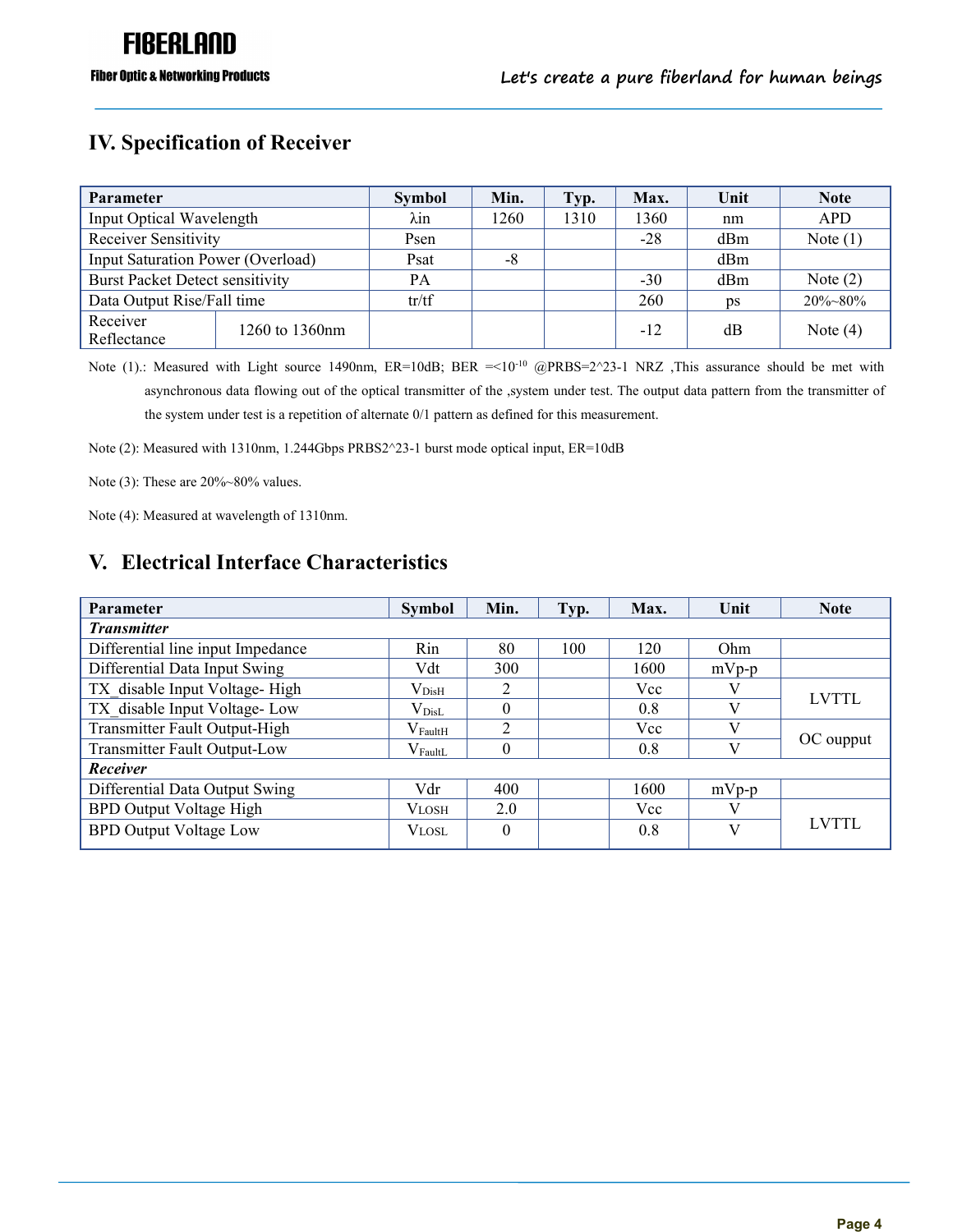#### **VI. Timing Characteristics for DigitalRSSI**

| Parameter          | <b>Symbol</b> | <b>MIN</b> | <b>TYPE</b> | <b>MAX</b> | <b>Units</b> |
|--------------------|---------------|------------|-------------|------------|--------------|
| Trigger delay      | Td            | 25         |             |            | ns           |
| Packet length      |               | 525        |             |            | ns           |
| Packet delay       |               |            |             |            | ns           |
| Internal I2C delay | Ts            | 400        |             | 500        | us           |

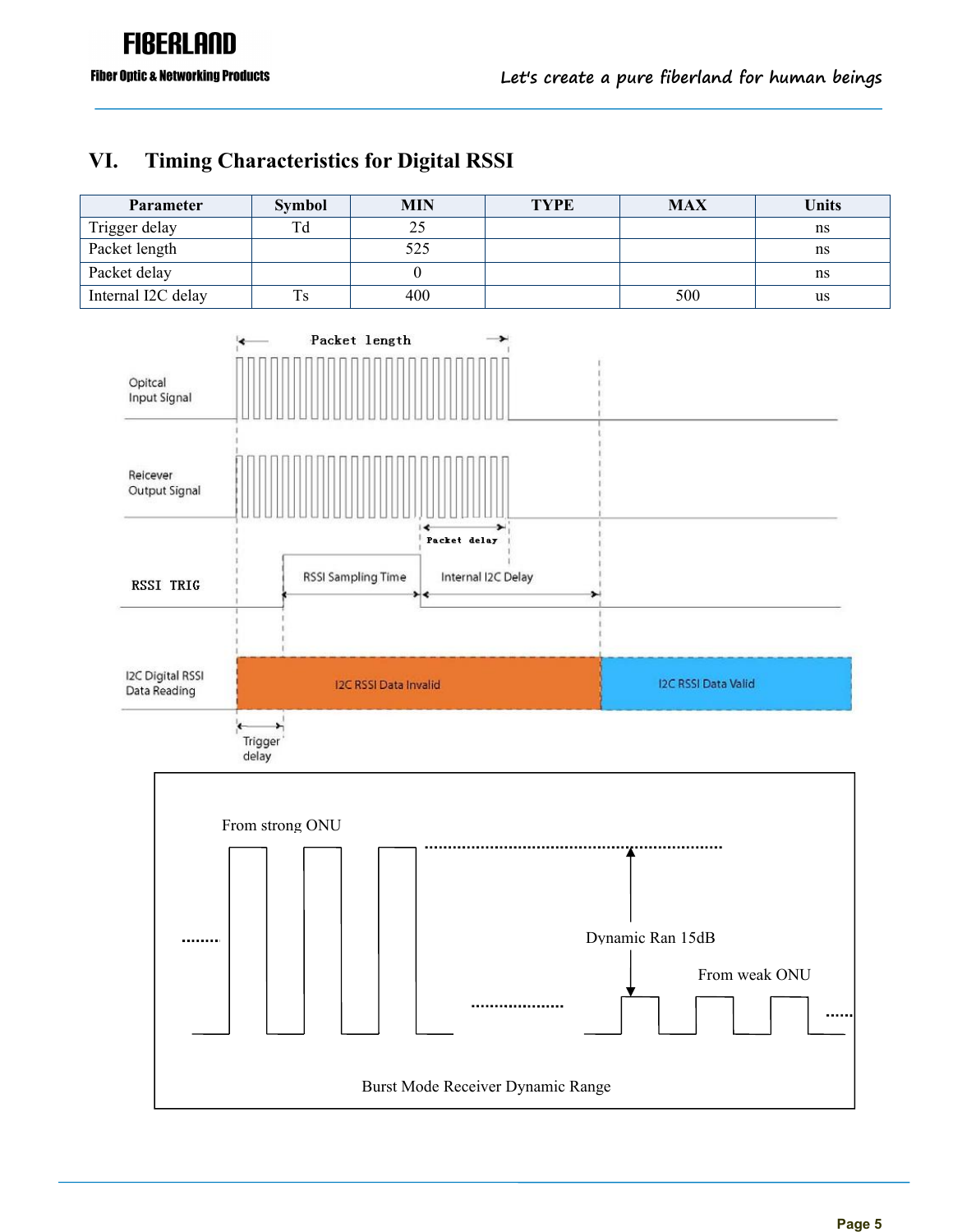# **FIBERLAND**

**Fiber Optic & Networking Products** 

### **VII. Reset Timing Characteristics**



| <b>Parameter</b> | <b>Symbol</b> | <b>MIN</b>    | <b>TYPE</b> | <b>MAX</b> | <b>Units</b> |
|------------------|---------------|---------------|-------------|------------|--------------|
| Guard width      |               | $\sim$<br>ے ر |             |            | bit          |
| BPD off          | bpdoff        |               | 10          | 20         | ns           |
| BPD on           | bpdon         |               | 10          | 20         | ns           |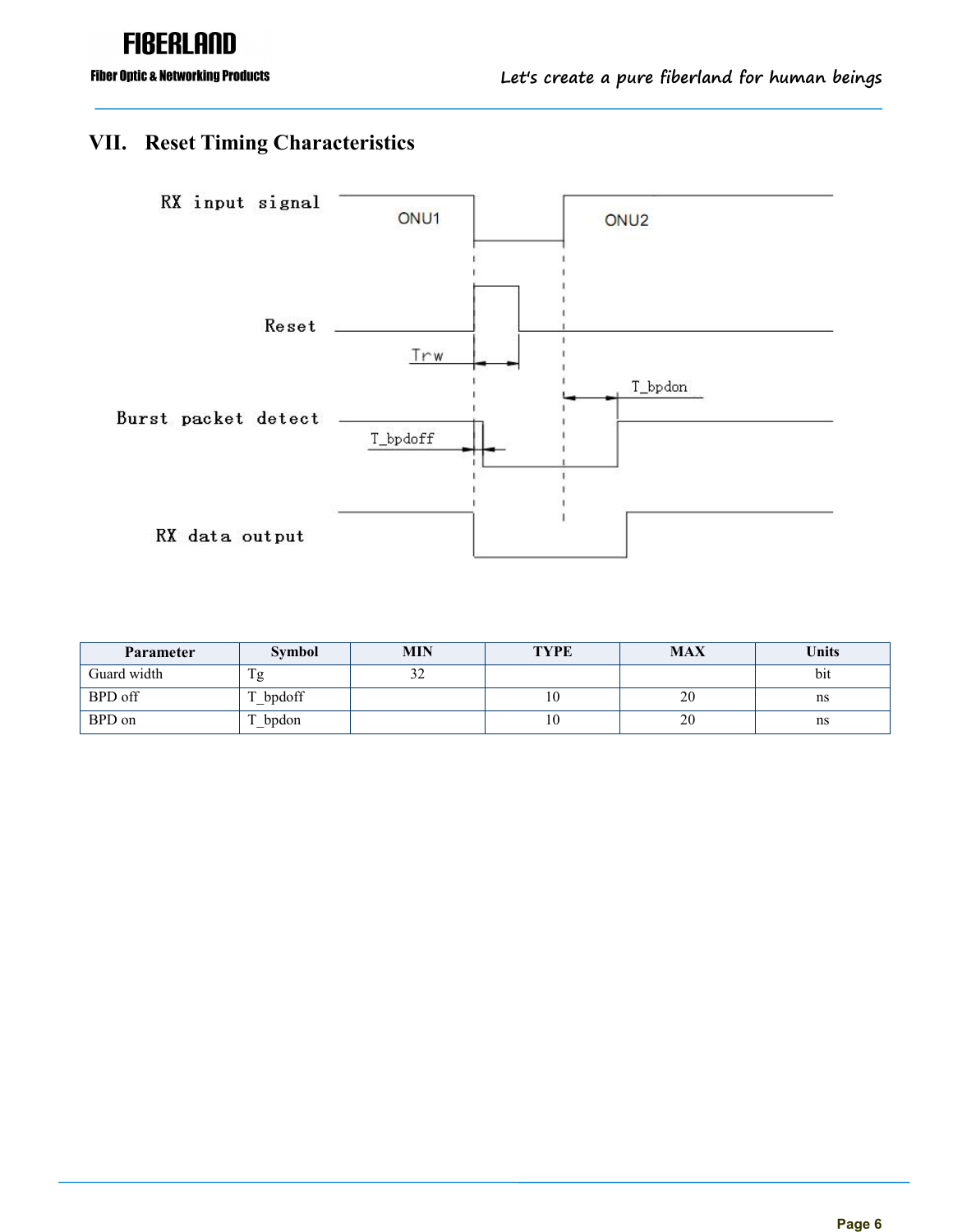# **FIBERLAND**

### **VIII. Pin Description**



| 1              | VeeT              |  |
|----------------|-------------------|--|
| $\overline{c}$ | <b>TxFault</b>    |  |
| 3              | <b>Tx Disable</b> |  |
| 4              | $MOD-DEF(2)$      |  |
| 5              | MOD-DEF(1)        |  |
| 6              | MOD-DEF(0)        |  |
| 7              | Reset             |  |
| 8              | <b>BPD</b>        |  |
| 9              | RSSI-Trigger      |  |
| 10             | <b>VeeR</b>       |  |

| Pin#           | <b>Name</b>  | <b>Function</b>                     | <b>Notes</b>                                                                                           |
|----------------|--------------|-------------------------------------|--------------------------------------------------------------------------------------------------------|
|                | VeeT         | <b>Transmitter Ground</b>           |                                                                                                        |
| $\overline{c}$ | TX Fault     | <b>Transmitter Fault Indication</b> | open collector/drain output,                                                                           |
| $\mathfrak{Z}$ | TX Disable   | <b>Transmitter Disable</b>          | Module disables on high or open                                                                        |
| $\overline{4}$ | MOD-DEF2     | Module Definition 2                 | 2 wire serial ID interface, SDA                                                                        |
| 5              | MOD-DEF1     | Module Definition 1                 | 2 wire serial ID interface, SCL                                                                        |
| $\sqrt{6}$     | MOD-DEF0     | Module Definition 0                 | Grounded in Module                                                                                     |
| $\overline{7}$ | Reset        |                                     |                                                                                                        |
| $\,8\,$        | <b>BPD</b>   | Burst packet detect                 |                                                                                                        |
| $\overline{9}$ | RSSI-Trigger |                                     |                                                                                                        |
| 10             | <b>VeeR</b>  | Receiver Ground                     |                                                                                                        |
| 11             | <b>VeeR</b>  | Receiver Ground                     |                                                                                                        |
| 12             | RD-          | Inv. Received Data Out              | DC-coupled                                                                                             |
| 13             | $RD+$        | Received Data Out                   | DC-coupled                                                                                             |
| 14             | <b>VeeR</b>  | Receiver Ground                     |                                                                                                        |
| 15             | VccR         | Receiver Power                      | $3.3V \pm 5\%$                                                                                         |
| 16             | VccT         | <b>Transmitter Power</b>            | $3.3V \pm 5\%$                                                                                         |
| 17             | VeeT         | <b>Transmitter Ground</b>           |                                                                                                        |
| 18             | $TD+$        | Transmit Data In                    | differential<br>lines with<br>$100\Omega$<br>AC-coupled,<br>differential termination inside the module |
| 19             | TD-          | Inv. Transmit Data In               | $100\Omega$<br>AC-coupled,<br>differential<br>lines with<br>differential termination inside the module |
| 20             | VeeT         | <b>Transmitter Ground</b>           |                                                                                                        |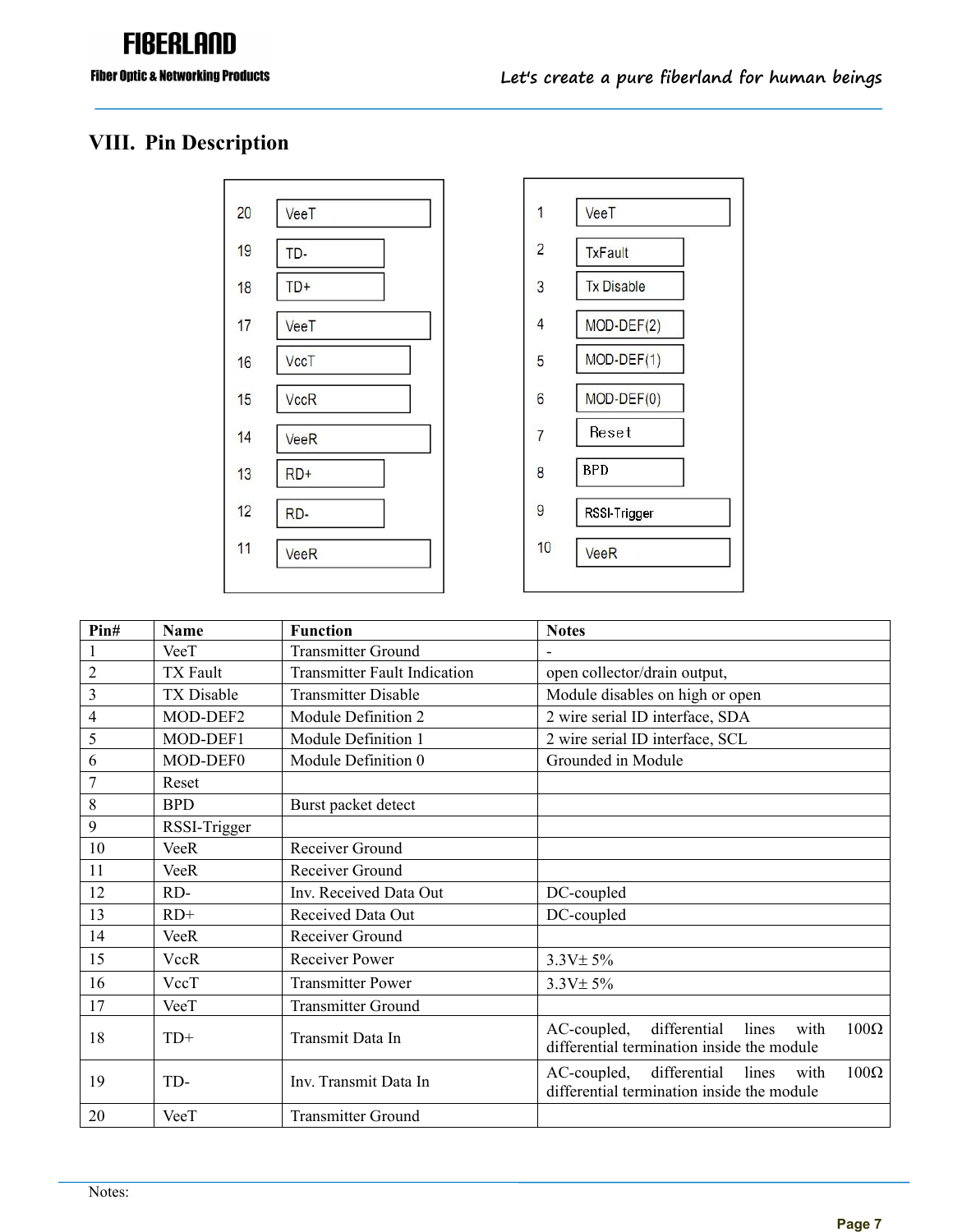# FIRFRI ANN

#### **Fiber Optic & Networking Products**

- 1. TX Fault is an open collector/drain output, which should be pulled up with a 4.7K 10KΩ resistor on the host board. Pull up voltage between 2.0V and VccT, R+0.3V. When high, output indicates a laser fault of some kind. Low indicates normal operation. In the low state, the output will be pulled to  $< 0.8V$ . TX disable is an input that is used to shut down the transmitter optical output. It is pulled up within the module
- 2. with a 4.7 10 K  $\Omega$  resistor. Its states are:
	- Low  $(0 0.8V)$ : Transmitter on
	- $(>0.8, < 2.0V)$ : Undefined
	- $\bullet$  High  $(2.0 3.465V)$ : Transmitter Disabled
	- Open: Transmitter Disabled
- 3. Mod-Def 0,1,2. These are the module definition pins. They should be pulled up with a  $4.7K 10K\Omega$ resistor on the host board. The pull-up voltage shall be VccT or VccR (see Section IV for further details). Mod-Def 0 is grounded by the module to indicate that the module is present Mod-Def 1 is the clock line of two wire serial interface for serial ID Mod-Def 2 is the data line of two wire serial interface for serial ID
- 4. BPD is a LVTTL out put,.When low, this output indicates the received optical power is below the worst-case receiver sensitivity (as defined by the standard in use). High indicates burst packet is come. In the low state, the output will be pulled to < 0.8V.
- 5. VeeR and VeeT may be internally connected within the SFP module.
- 6. RD-/+: These are the differential receiver outputs. They are AC coupled  $100\Omega$  differential lines which should be terminated with  $100\Omega$  (differential) at the user SERDES. The AC coupling is done inside the module and is thus not required on the host board. The voltage swing on these lines will be between 370 and 2000 mV differential (185 – 1000 mV single ended) when properly terminated.<br>7. VccR and VccT are the receiver and transmitter power supplies. They are defined as  $3.3V \pm 5%$  at the SFP connector pin.
- Maximum supply current is 300mA. Recommended host board power supply filtering is shown below. Inductors with DC resistance of less than 1 ohm should be used in order to maintain the required voltage at the SFP input pin with 3.3V supply voltage. When the recommended supply-filtering network is used, hot plugging of the SFP transceiver module will result in an inrush current of no more than 30mA greater than the steady state value. VccR and VccT may be internally connected within the SFP transceiver module.
- 8. TD-/+: These are the differential transmitter inputs. They are AC-coupled, differential lines with  $100\Omega$  differential termination inside the module. The AC coupling is done inside the module and is thus not required on the host board. The inputs will accept differential swings of 500 – 2400 mV (250 – 1200 mV single-ended), though it is recommended that values between 500 and 1200 mV differential (250 – 600 mV single-ended) be used for best EMI performance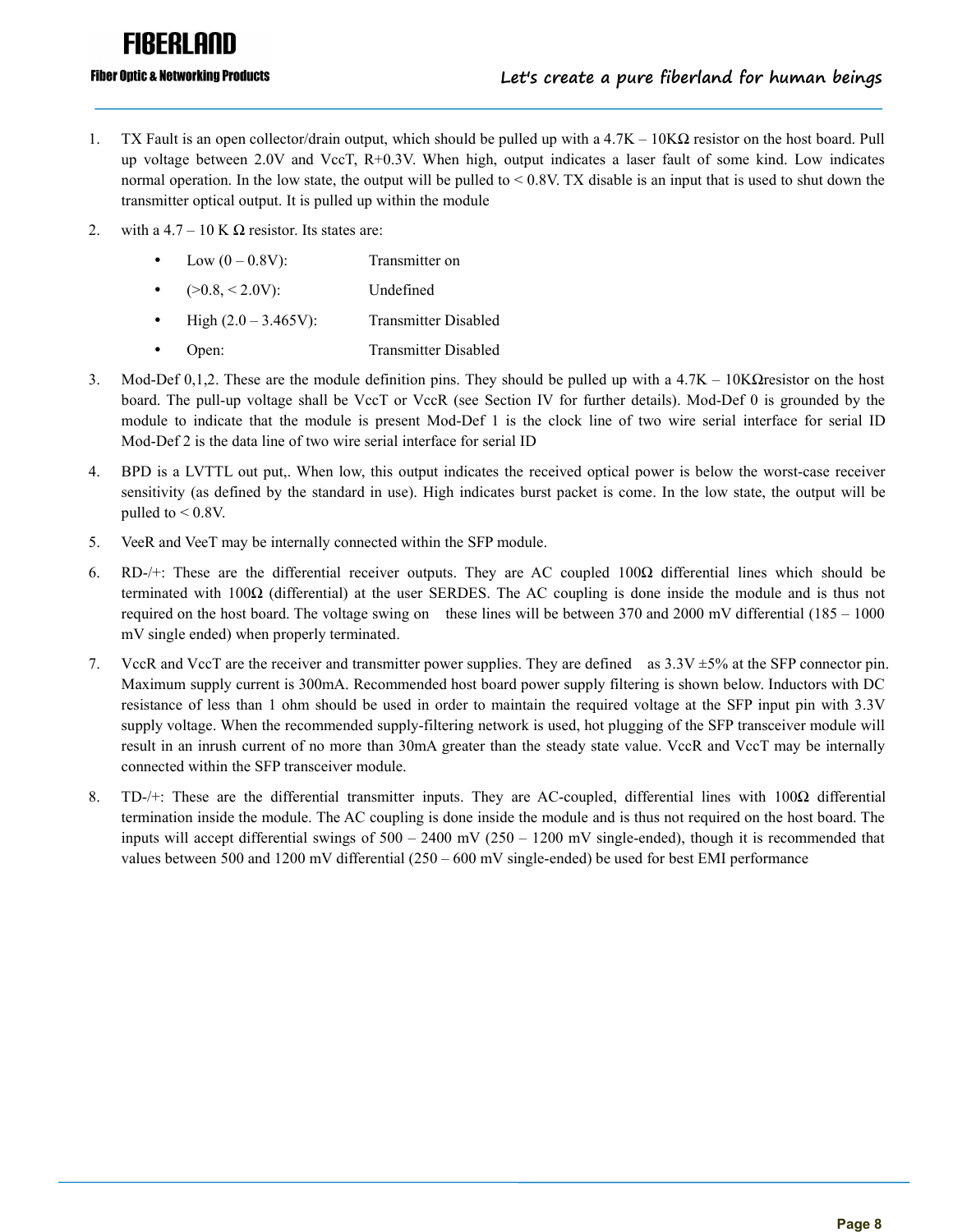## **FIBERLAND Fiber Optic & Networking Products**

#### **IX. Recommended Interface Circuit**